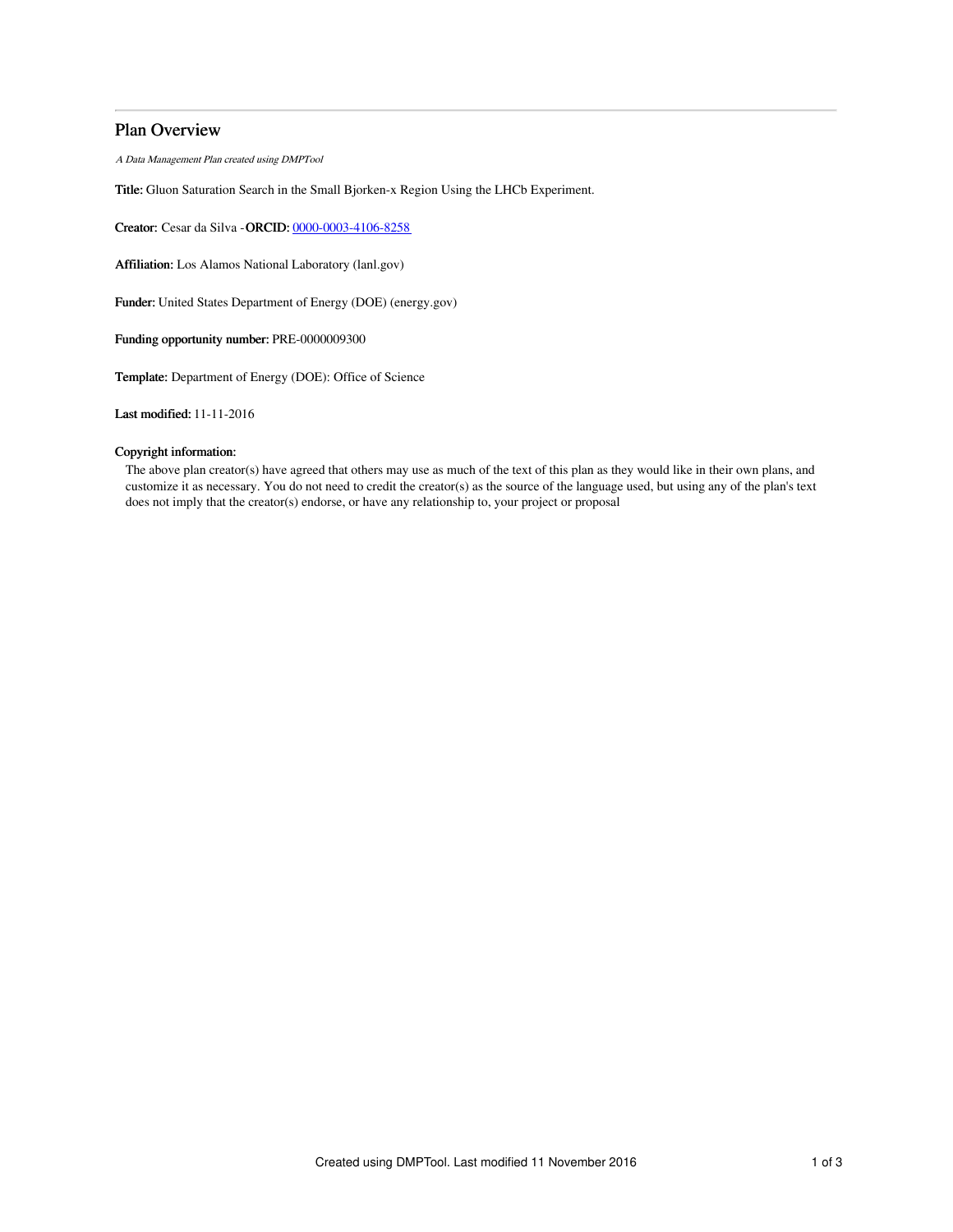### Data types and sources

The sections in the template outline are based on Suggested Elements of a DMP (see Links tab) provided by DOE, but DMPs are not required to follow this template. For the data types and sources suggested element, a brief, high-level description of the data to be generated or used through the course of the proposed research and which of these are considered digital research data necessary to validate the research findings may be included.

The data generated in this proposed research is composed of 1) technical advantages in instrumentation in a high radiation environment and fast data acquisition and 2) fundamental science advances. Most data will be public, be preserved for future instrumentation applications and further development of particle production in high energy collisions, and sharing will be beneficial for the field. Exceptions are reserved for technical details and property information of the electronics, which is reserved to the LHCb collaboration, and preliminary results reserved to the principal investigator for data checking and reliability.

Technical and scientific results of this research will be published in open search journals, presented in conferences as posters or orally, and be available in the collaboration and LANL web sites. The expected data generated by this proposed research is;

1- test results of radiation hardness and light attenuation of scintilattor fibers and bars: data will be published in thecnical reports and jornals

2- scintillating fiber-clean fiber and clean fiber-SiPM coupling technique: technique will be described in thecnical reports and jornals

3- data aqcuisition performance: result will be available in technical reports and journals, details of the electronic boards are reserved to the LHCb collaboration and may contain property containt.

4- analysis technique to select and measure Compton processes in high energy collisions: will be described in scientific journals

5- report on a possible discover of gluon saturation regime or veto kinematic region: scintific information will be available in open scientific journals

### Content and format

A statement of plans for data and metadata content and format including, where applicable, a description of documentation plans, annotation of relevant software, and the rationale for the selection of appropriate standards. (Existing, accepted community standards should be used where possible. Where community standards are missing or inadequate, the DMP could propose alternate strategies that facilitate sharing, and should advise the sponsoring program of any need to develop or generalize standards.) Annotations during th reserach can be presented in LHCb and LANL groups for discussions. This includes technical findings, analysis procedures and software developments. The software produced during this research will be available only for LHCb collaboration and LANL group the principal investigator participates. According to LANL rules techinal and scientific publications may be communicated internally before submission.

#### Sharing and preservation

#### A description of the plans for data sharing and preservation.

Transient data will be stored in the LHCb data management sysytem described in the publication linked at http://iopscience.iop.org/article/10.1088/1742-6596/396/3/032023. The abstract of the publications says:

"The LHCb Data Management System is based on the DIRAC Grid Community Solution. LHCbDirac provides extensions to the basic DMS such as a Bookkeeping System. Datasets are defined as sets of files corresponding to a given query in the Bookkeeping system. Datasets can be manipulated by CLI tools as well as by automatic transformations (removal, replication, processing). A dynamic handling of dataset replication is performed, based on disk space usage at the sites and dataset popularity. For custodial storage, an on-demand recall of files from tape is performed, driven by the requests of the jobs, including disk cache handling."

Data stored in the LHCb DIRAC sysytem will be group protected. A decision in share scientific results and procedures will be made in conjunction with LHCb collaboration after internal discussion and approval sessions. Techinical findings will be submitted to the LHCb collaboration approval before publication. Internal LHCb and LANL web sites will report the progress of the research. These web pages will be accessed by LHCb collaborators and LANL physics division participants.

Public data corresponding to the result of first analysis of data previously collected by LHCb can start to be available in the first year after the beginning of this project. Technical results are expected to be reported two years after the beginning of this project.

Property software will be used to program FPGAs in the electronic boards. The FPGA code will be stored in LANL standalone computers. The licenses can be already available at LANL or will be purchased by the project.

Specialized LANL internal sites provides public or group protected access to data produced by the LAB or collaborattors. These sites will be used to inform the progress of the project and final results. Journal publications and their websites will be the main procedure to access final findings of this project.

#### Protection

A statement of plans, where appropriate and necessary, to protect confidentiality, personal privacy, Personally Identifiable Information, and U.S. national, homeland, and economic security; recognize proprietary interests, business confidential information, and intellectual property rights; and avoid significant negative impact on innovation, and U.S. competitiveness.

All computer sysytems where the data will be managed are user and group protected. Only LHCb collaborattors have access to the data storage disks where the transient data will be sitting in. Part of the work will also be stored in the principal investigator computer at LANL with no external access.

#### Rationale